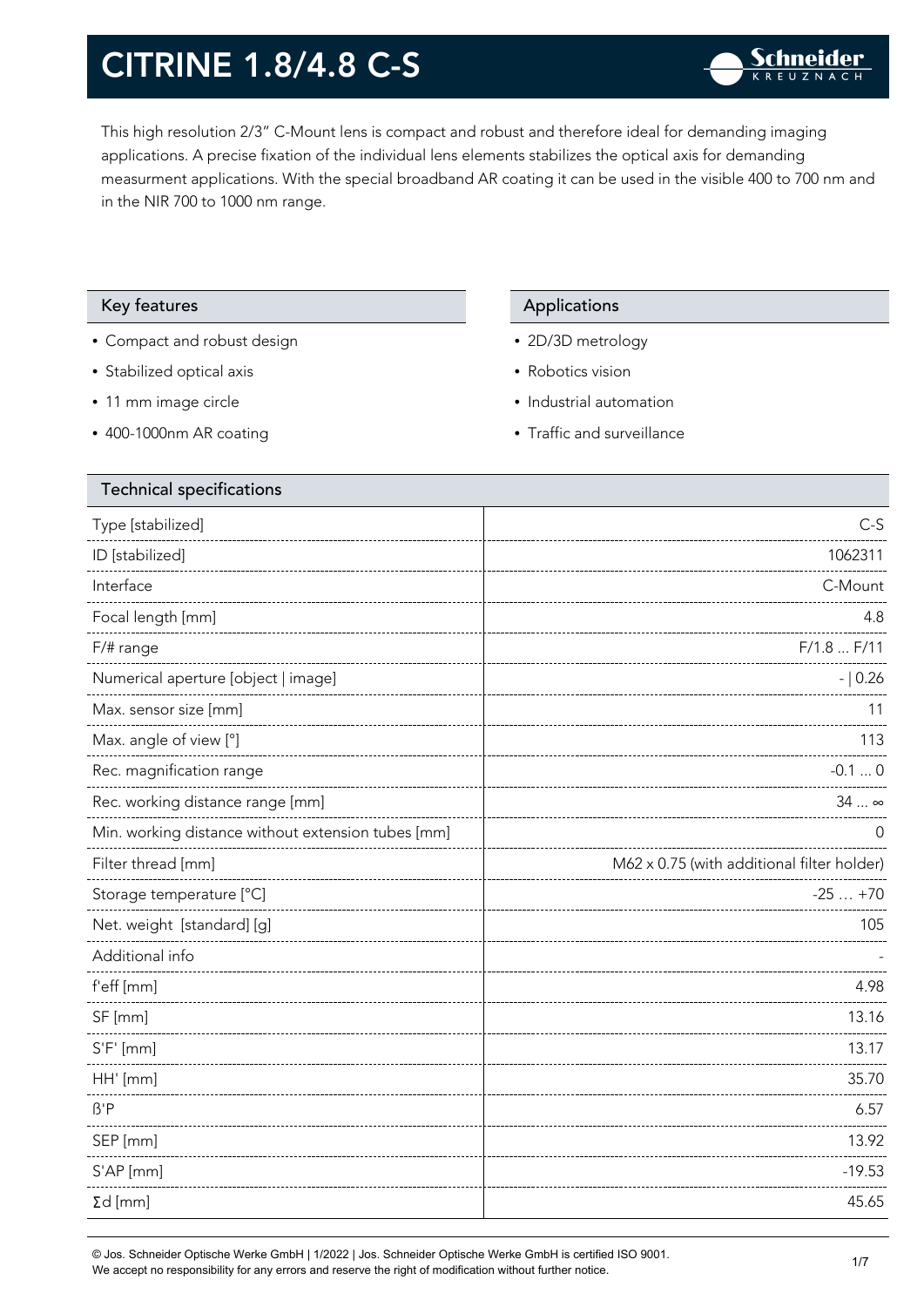

### MTF charts

| Spectrum name    |     |     |        |        |     |     |
|------------------|-----|-----|--------|--------|-----|-----|
| Wavelengths [nm] | 425 | 475 | 525    | 575    | 625 | 675 |
| Rel. weights [%] |     | 6   | $\sim$ | $\sim$ | 1 C |     |









- 20 LP/mm, radial 40 LP/mm, radial 80 LP/mm, radial --- 20 LP/mm, tangential --- 40 LP/mm, tangential --- 80 LP/mm, tangential

© Jos. Schneider Optische Werke GmbH | 1/2022 | Jos. Schneider Optische Werke GmbH is certified ISO 9001. We accept no responsibility for any errors and reserve the right of modification without further notice.<br>We accept no responsibility for any errors and reserve the right of modification without further notice.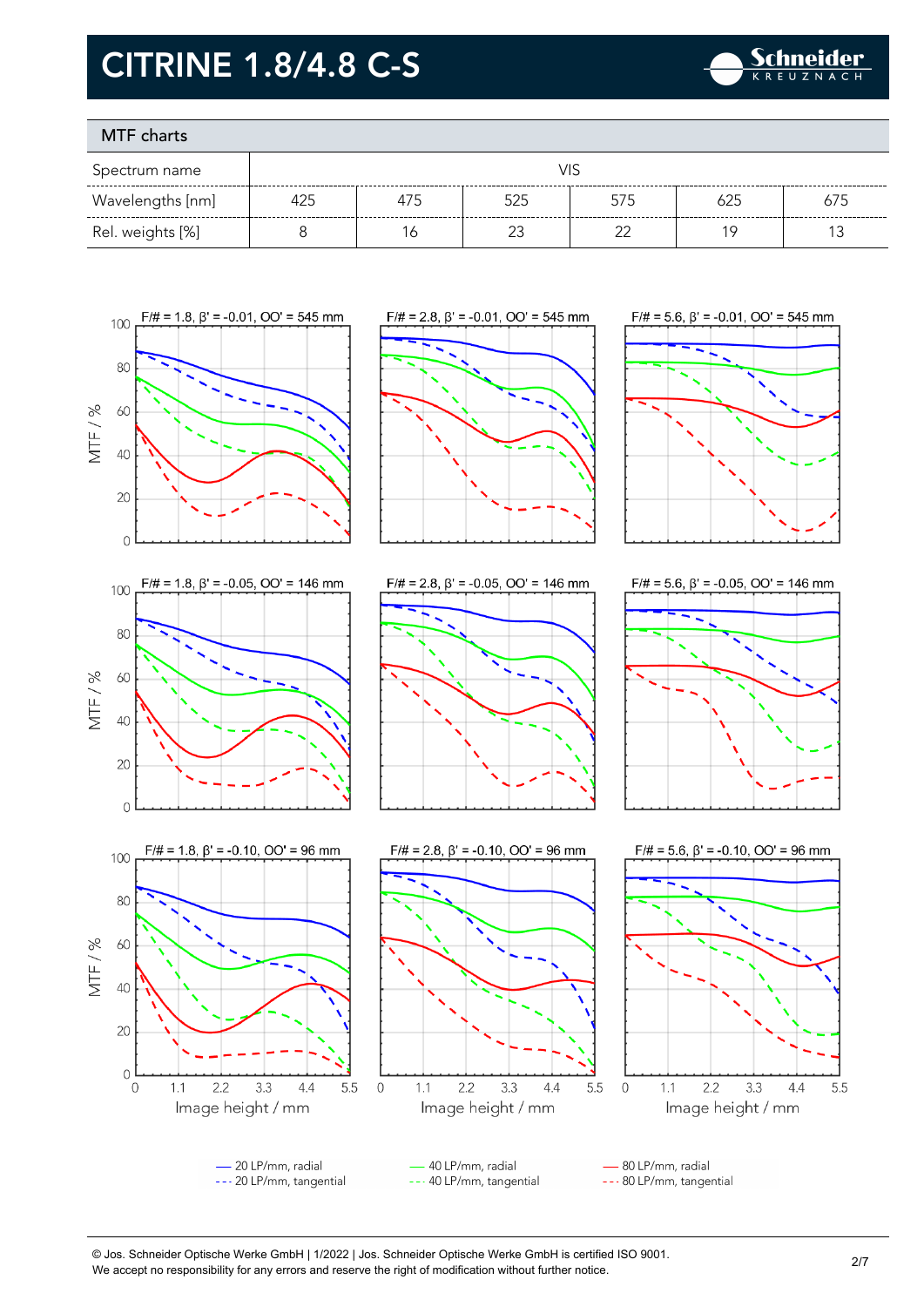

Rel. illumination vs. image height



| $ -$  | $F/\ddot{\pi} = 1.8, \ \beta = -0.01$    |  |
|-------|------------------------------------------|--|
| $- -$ | $F/\ddot{=} = 2.8, \ \beta = -0.01$      |  |
|       | $- -$ F/# = 5.6, $\beta$ = -0.01         |  |
|       | $\rightarrow$ F/# = 1.8, $\beta$ = -0.05 |  |
|       | $\rightarrow$ F/# = 2.8, $\beta$ = -0.05 |  |
|       | $\rightarrow$ F/# = 5.6, $\beta$ = -0.05 |  |
|       | F/# = 1.8, $\beta$ = -0.10               |  |
|       | F/# = 2.8, $\beta$ = -0.10               |  |
|       | $F/\ddot{=} = 5.6, \ \beta = -0.10$      |  |

#### Distortion vs. image height



#### Transmittance vs. wavelength



© Jos. Schneider Optische Werke GmbH | 1/2022 | Jos. Schneider Optische Werke GmbH is certified ISO 9001.  $\degree$  Jos. Scrinelder Opuscrie werke Grildri | 1/2022 | Jos. Scrinelder Opuscrie werke Grildri is certuled ISO 9001.<br>We accept no responsibility for any errors and reserve the right of modification without further notice.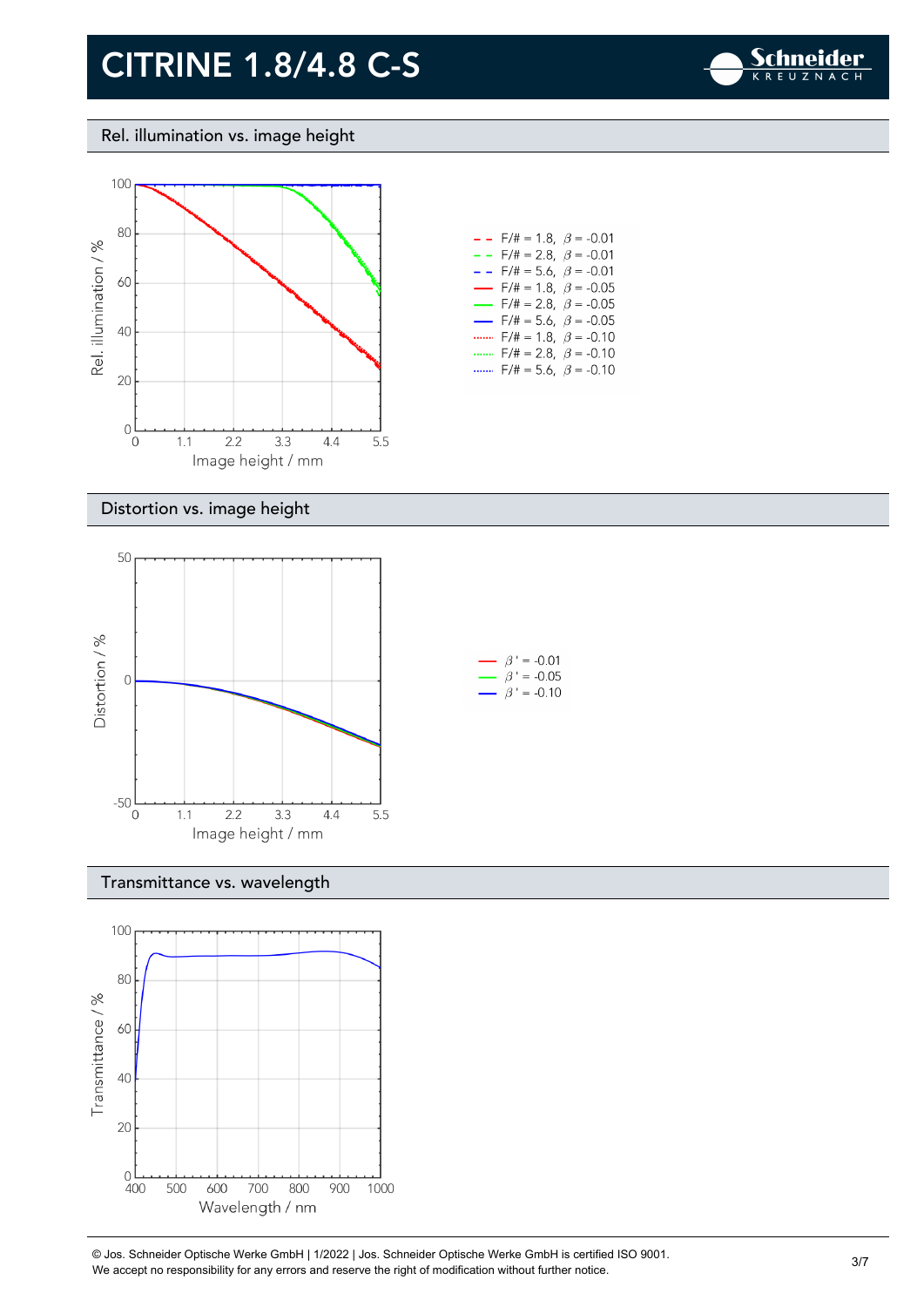

### Technical drawings

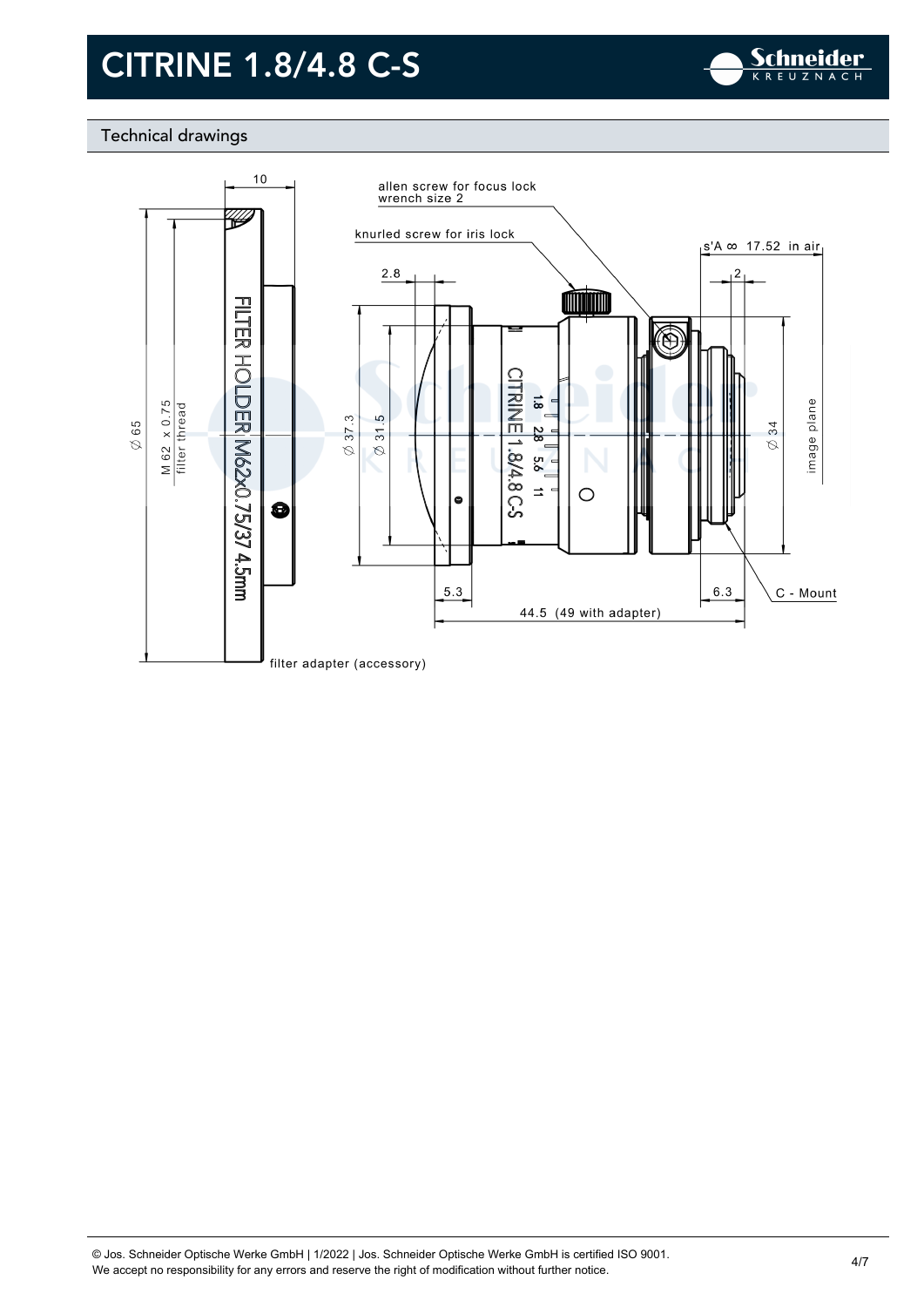

| Accessories    | <b>Mount</b>             | Eff. length       |         |
|----------------|--------------------------|-------------------|---------|
| Adapter        | CS-Mount                 | $5 \text{ mm}$    | 25081   |
|                | C-Mount / $M42 \times 1$ | $5.5 \text{ mm}$  | 1075817 |
| Extension tube | C-Mount / C-Mount        | $5 \text{ mm}$    | 39316   |
|                | C-Mount / C-Mount        | $8 \text{ mm}$    | 39315   |
|                | C-Mount / C-Mount        | $10 \, \text{mm}$ | 39312   |
| Filter holder  | M62x0.75                 |                   | 14604   |

© Jos. Schneider Optische Werke GmbH | 1/2022 | Jos. Schneider Optische Werke GmbH is certified ISO 9001. We Jos. Scrifielder Optische Werke Grifort | 1/2022 | Jos. Scrifielder Optische Werke Grifort is certified ISO 9001.<br>We accept no responsibility for any errors and reserve the right of modification without further notice.